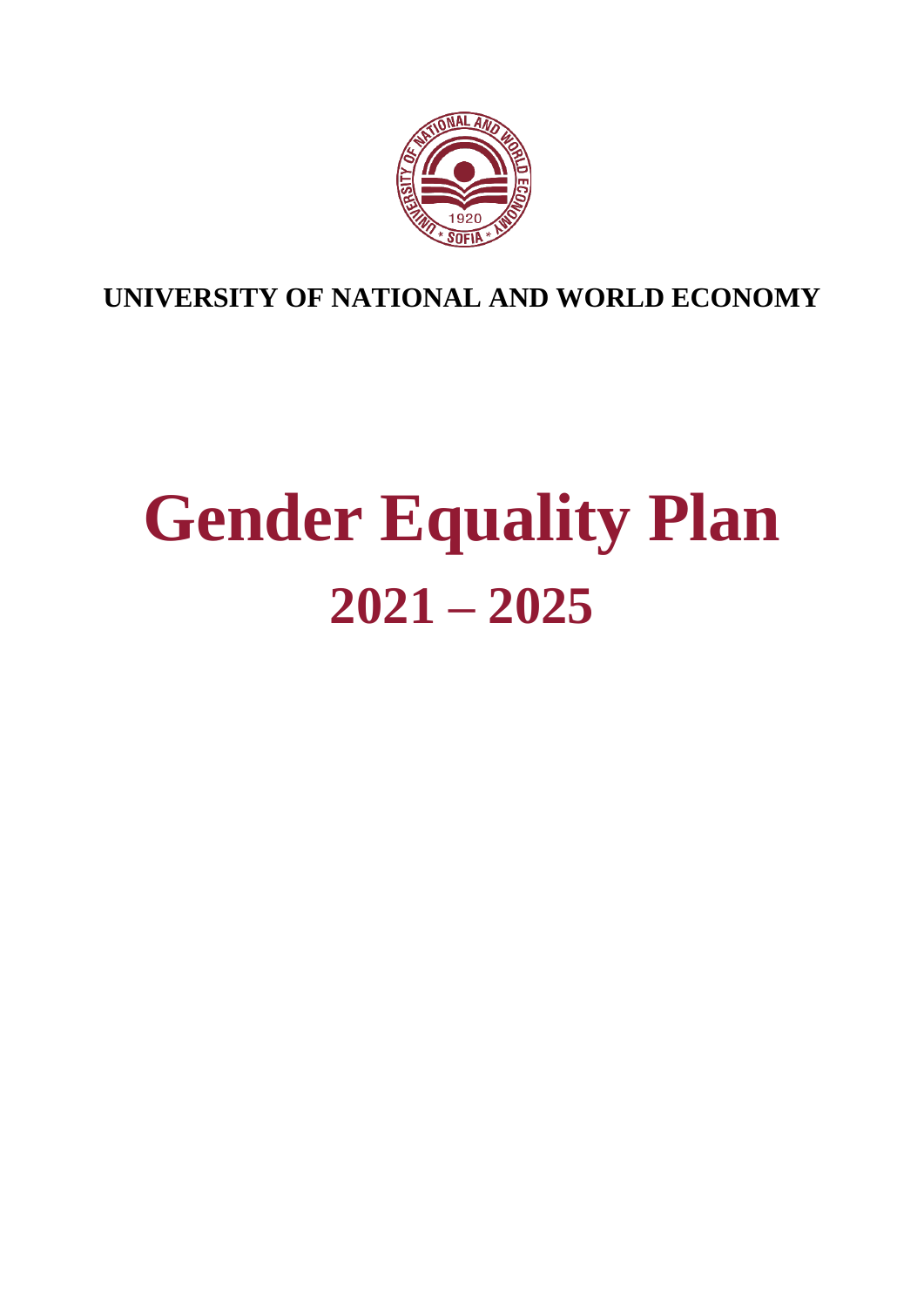# TABLE OF CONTENTS

| <b>KEY AREAS OF INTERVENTION</b> |
|----------------------------------|
| <b>KEY AREA 1</b>                |
| <b>KEY AREA 2</b>                |
| <b>KEY AREA 3</b>                |
| <b>KEY AREA 4</b>                |
| <b>KEY AREA 5</b>                |
| <b>IMPLEMENTATION</b>            |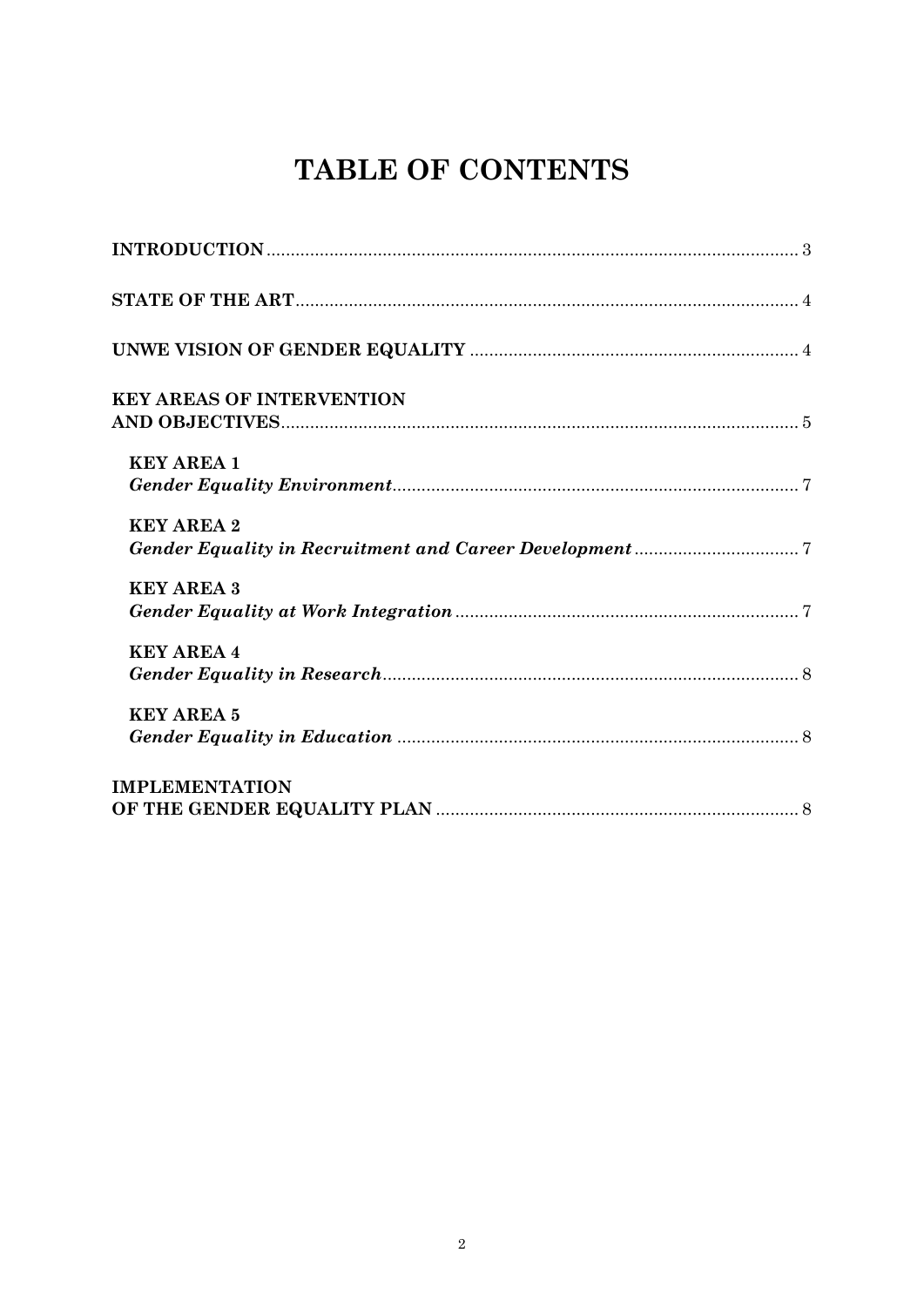## **INTRODUCTION**

<span id="page-2-0"></span>This Gender Equality Plan (GEP) defines the key areas of intervention, the objectives, and the measures of the University of National and World Economy (UNWE) – Sofia, for the period 2021/25 in regards of gender equality and sexual orientation nondiscrimination. The primary objective of the plan is to ensure that UNWE is a safe place for everyone, and functions in a manner that respects equality and diversity, and is free of any form of discrimination.

Established in 1920, UNWE is the largest and longest running business university in South-eastern Europe. In 2017 for the third time the University was awarded the highest attainable accreditation rating by the National Evaluation and Accreditation Agency among all Bulgarian universities. Today UNWE is well known for its excellence, with employers often referring to it as the "Bulgarian Harvard", due to the high calibre of its graduates, and plays an integral role in furthering educational and research standards in social, economic, and legal sciences.

UNWE develops a modern, effective, and continuously evolving higher education system, stimulates the intellectual potential of its faculty members and researchers thus providing a qualitative, accessible, based on scientific results and market oriented higher education. The University strives for providing excellent education and research with impact aimed at:

- substantial enhancement of higher education quality and its compatibility with the European higher education systems in order to have strong contribution to achieving the European Education Area;
- reforming research and innovation, strengthening mobility and the exchange of knowledge and technology, and enhancing market-oriented research and innovations in order to be a strong competitor in the new European Research Area;
- developing and implementing new approaches to and practices for increasing UNWE societal outreach and creating even higher societal value.

UNWE follows the gender equality aims of the European Union and the UN Sustainable development goals (SDGs) and strives to keep gender equality in all its university structures. The Rectors Council facilitates and supports the realisation of various gender equality measures as part of UNWE's commitment to diversity and inclusivity.

Equality and diversity are values which promote the development of science and education. The social mission of UNWE is to guarantee access to knowledge and acquisition of skills to all persons of any gender. By incorporating good practices into the planned activities within this plan and by improving the internal communication within the university community, the best solutions for promoting equality will be popularised efficiently, thus providing the starting point of the UNWE GEP.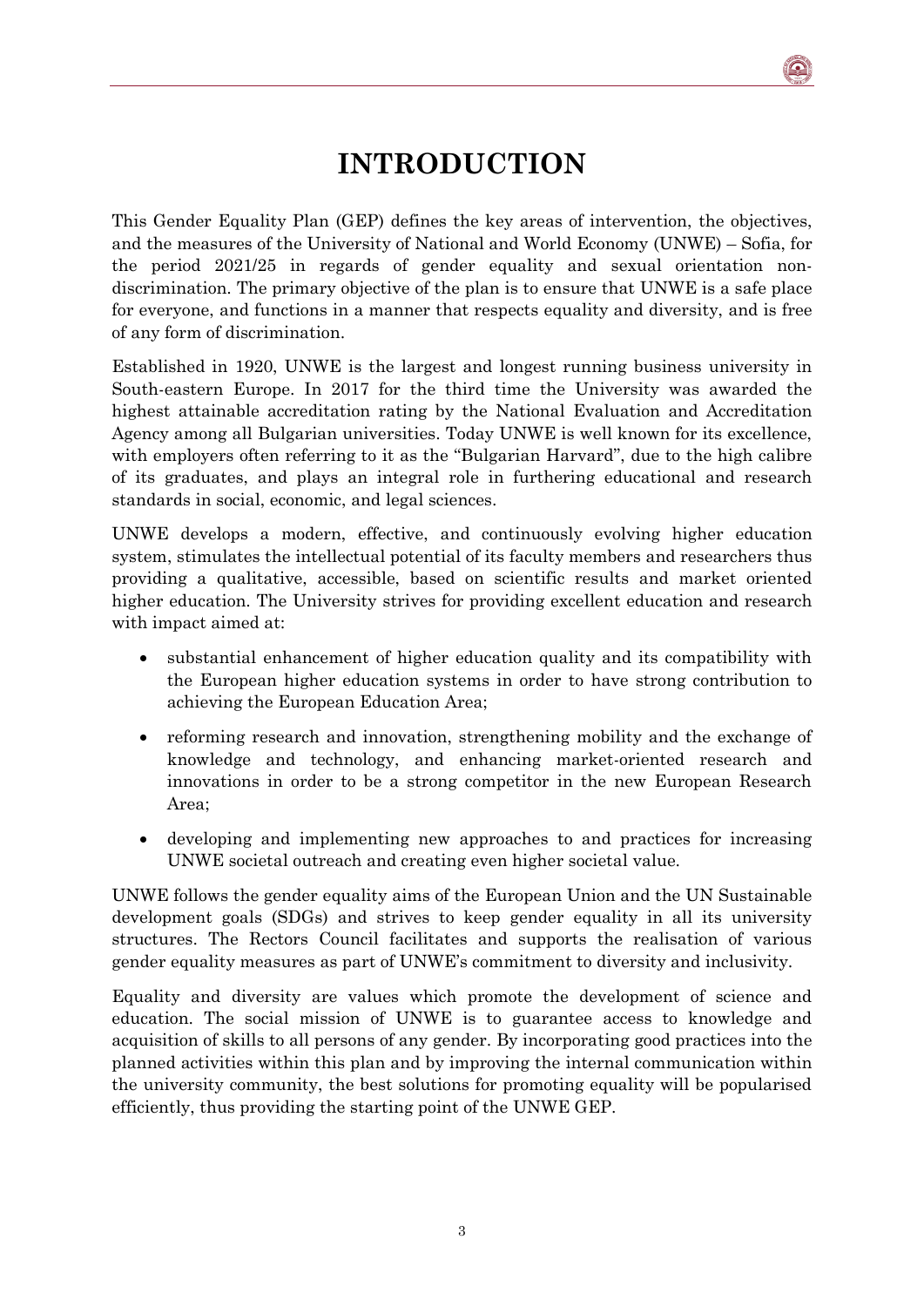## **STATE OF THE ART**

<span id="page-3-0"></span>UNWE has reached the absolute equality regarding gender budgeting: the salaries of men and women are equal for all faculty, research, and administrative positions available at the university. The applicable fees and scholarships for students are also fully gender equalised. Table 1 summarizes the gender statistics at UNWE and indicates that:

- (1) women prevail in the administrative positions,
- (2) gender balance is almost achieved in the faculty positions, and
- (3) men prevail in the research positions.

| Staff category by gender                   | Men       | Women     | Total |
|--------------------------------------------|-----------|-----------|-------|
| Total staff                                | 375 (36%) | 681 (64%) | 1,056 |
| out of which                               |           |           |       |
| <b>Faculty members &amp; researchers</b>   | 215(46%)  | 253(54%)  | 468   |
| Administrative staff                       | 160 (27%) | 428 (73%) | 588   |
| out of which                               |           |           |       |
| <b>UNWE</b> university campus              | 128(29%)  | 317(71%)  | 445   |
| <b>UNWE</b> divisions                      | 32(22%)   | 111 (78%) | 143   |
| out of which                               |           |           |       |
| <b>Students Dormitories &amp; Canteens</b> | 25(24%)   | 79 (76%)  | 104   |
| <b>Center for Distance Education -</b>     | $2(20\%)$ | $8(80\%)$ | 10    |
| Haskovo                                    |           |           |       |
| <b>UNWE Publishing Complex</b>             | 5(17%)    | 24(83%)   | 29    |

*Table 1. UNWE Staff Categories by Gender (as of November 2021)*

*Source: UNWE Human Resources Directorate, 2021.*

This GEP outlines the main actions to be undertaken at university level and implemented at different levels within the university structure. It has been developed on the basis of inputs from the entire university community to account for everyone who is working or studying at UNWE. GEP builds on the assumptions included in the European Charter for Researchers and integrates the pro-equality activities that have been carried out by UNWE so far with new initiatives. Furthermore, the GEP incorporates the principles of the Code of Ethics of the University, its membership in the European University alliance ENGAGE.EU as well as the best practices in the field of gender equality already implemented by the alliance partner universities.

### **UNWE VISION OF GENDER EQUALITY**

<span id="page-3-1"></span>In a gender-equal and non-discriminatory academic and research environment UNWE provides for the following: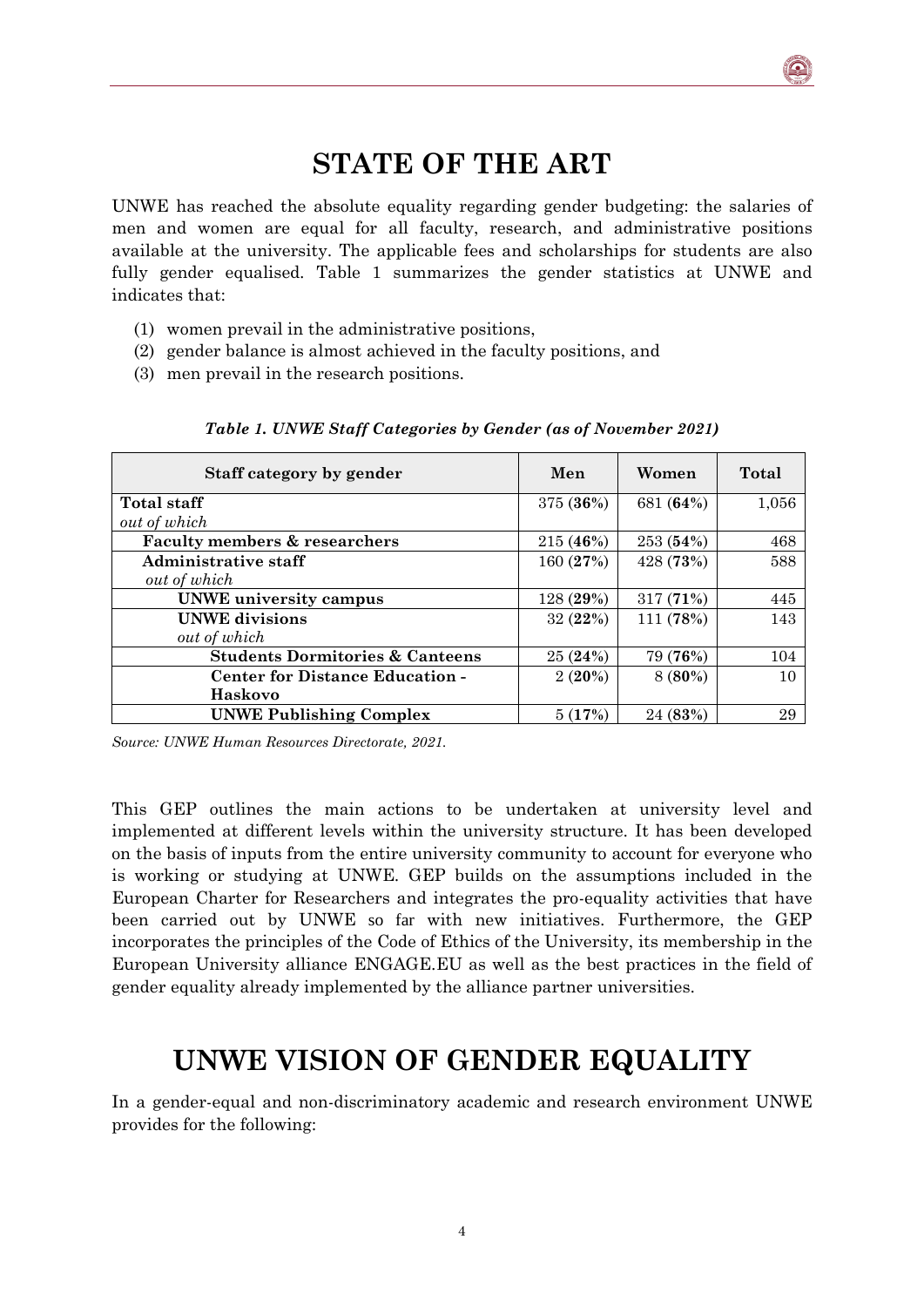- All university staff has equal rights, responsibilities and opportunities for personal development and career advancement on the basis of the academic and/or professional qualifications.
- All university staff has the opportunity to influence the development of training and research as well as the operational planning of the university activities.
- Every applicant for any position is treated equally in the processes of job recruitment, students' admissions and evaluations, staff attestation and all university staff and students are provided with equal opportunities for work and study.

UNWE is dedicated to identifying and eliminating practices and structures that generate or sustain inequality and discrimination.

## **KEY AREAS OF INTERVENTION AND OBJECTIVES**

<span id="page-4-0"></span>The strategic objective of UNWE regarding gender equality assurance is to provide a non-discriminatory, gender-equal and accessible environment in which faculty members, researchers, administrative staff and students with diverse backgrounds and duties receive equal treatment and are free to participate without discrimination in all types of university activities. UNWE aims to maintain a good, safe and fair environment for work and study.

This strategic objective will be realized through intensive work in the following five key areas of intervention:

- Key area 1: Gender equality environment.
- Key area 2: Gender equality in recruitment and career development.
- Key area 3: Gender equality at work integration.
- Key area 4: Gender equality in research.
- Key area 5: Gender equality in education.

Figure 1 outlines the five key areas of intervention regarding gender equality and the main objectives of UNWE within each of these key areas.

The relevant SDGs addressed by the GEP (as indicated in Figure 1) are as follows:

- **Target 4.5.** By 2030, eliminate gender disparities in education and ensure equal access to all levels of education and vocational training for the vulnerable, including persons with disabilities, indigenous peoples and children in vulnerable situations.
- **Target 5.1.** End all forms of discrimination against all women and girls everywhere.
- **Target 5.5.** Ensure women's full and effective participation and equal opportunities for leadership at all levels of decision making in political, economic and public life.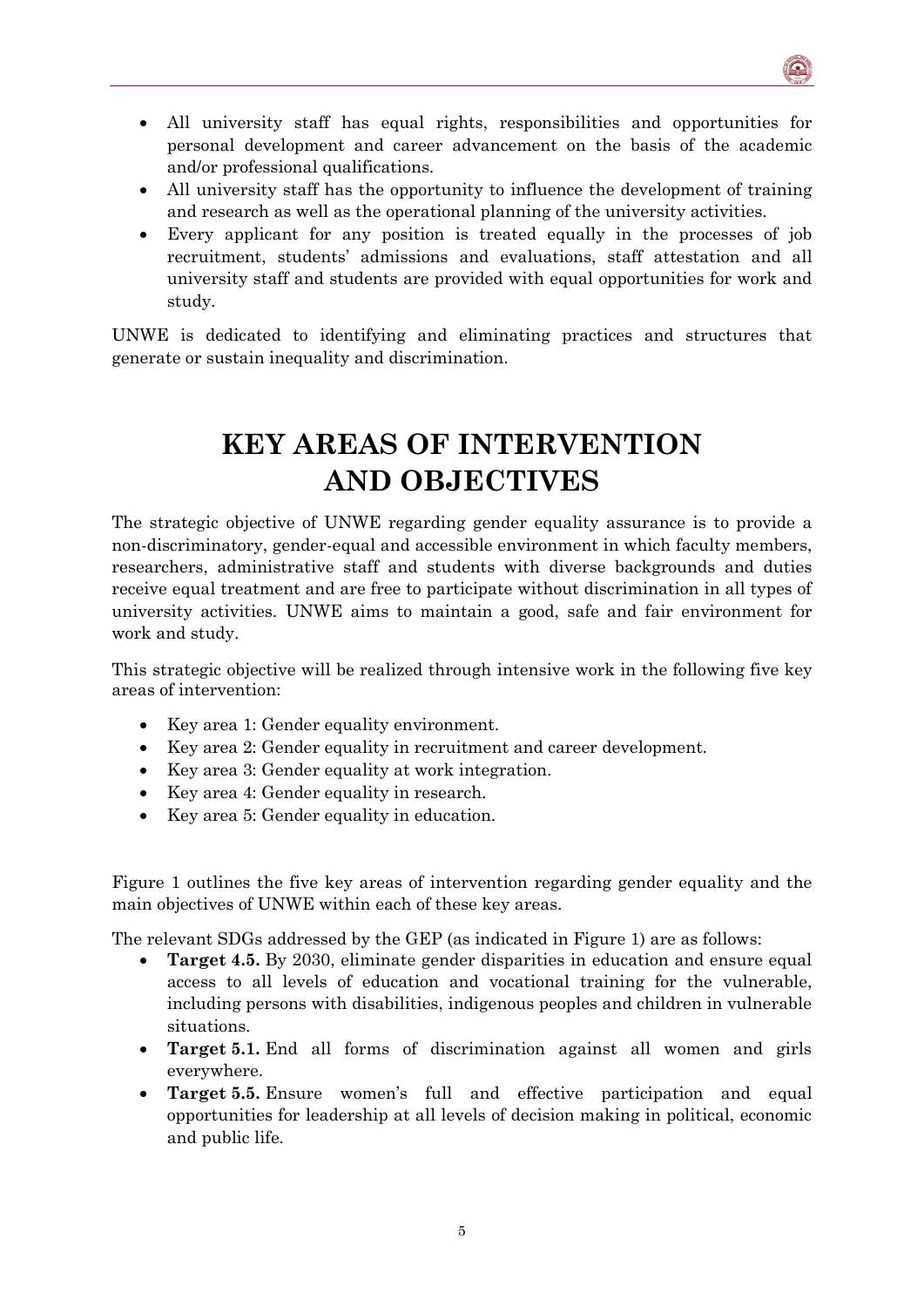• **Target 8.5.** By 2030, achieve full and productive employment and decent work for all women and men, including for young people and persons with disabilities, and equal pay for work of equal value.

 $\bullet$ 

- **Target 10.2.** By 2030, empower and promote the social, economic and political inclusion of all, irrespective of age, sex, disability, race, ethnicity, origin, religion or economic or other status.
- **Target 10.3.** Ensure equal opportunity and reduce inequalities of outcome, including by eliminating discriminatory laws, policies and practices and by promoting appropriate legislation, policies and action in this regard.
- **Target 10.4.** Adopt policies, especially fiscal, age and social protection policies, and progressively achieve greater equality.

| <b>KEY AREAS OF INTERVENTION</b>                                                                                                                           |                                                                                                                                  |                                                                                                     |                                                                                                         |                                                                                       |  |  |
|------------------------------------------------------------------------------------------------------------------------------------------------------------|----------------------------------------------------------------------------------------------------------------------------------|-----------------------------------------------------------------------------------------------------|---------------------------------------------------------------------------------------------------------|---------------------------------------------------------------------------------------|--|--|
| 1. Gender<br>equality<br>environment                                                                                                                       | 2. Gender<br>equality in<br>recruitment<br>and career<br>development                                                             | 3. Gender<br>equality at<br>work<br>integration                                                     | 4. Gender<br>equality in<br>research                                                                    | 5. Gender<br>equality in<br>education                                                 |  |  |
|                                                                                                                                                            |                                                                                                                                  | <b>OBJECTIVES</b>                                                                                   |                                                                                                         |                                                                                       |  |  |
| Promoting<br>gender equality in<br>institutional and<br>individual<br>cultures,<br>processes and<br>practices                                              | Ensuring<br>gender equality<br>in recruitment<br>and career<br>development                                                       | Promoting<br>integration of<br>work with<br>personal life                                           | Promoting<br>gender equality<br>in research<br>processes                                                | Promoting<br>gender equality<br>in education<br>processes                             |  |  |
|                                                                                                                                                            |                                                                                                                                  | RELEVANCE TO UN SDGs AGENDA 2030                                                                    |                                                                                                         |                                                                                       |  |  |
| 10. Reduced<br>inequalities                                                                                                                                | 5. Gender<br>equality                                                                                                            | 8. Decent work<br>and economic<br>growth                                                            | 10. Reduced<br>inequality                                                                               | 4. Quality<br>education                                                               |  |  |
| <b>TARGET</b><br>$10-2$<br><b>PROMOTE UNIVERSAL</b><br><b>SOCIAL, ECONOMIC</b><br><b>AND POLITICAL</b><br><b>INCLUSION</b><br>&<br><b>TARGET</b><br>$10-4$ | <b>TARGET</b><br>$5 - 1$<br><b>END DISCRIMINATION</b><br><b>AGAINST WOMEN AND</b><br><b>GIRLS</b><br>&<br><b>TARGET</b><br>$5-5$ | <b>TARGET</b><br>$8-5$<br><b>FULL EMPLOYMENT</b><br><b>AND DECENT WORK</b><br><b>WITH EQUAL PAY</b> | <b>TARGET</b><br>$10-3$<br><b>ENSURE EQUAL</b><br><b>OPPORTUNITIES AND</b><br><b>END DISCRIMINATION</b> | <b>TARGET</b><br><b>ELIMINATE ALI</b><br><b>DISCRIMINATION IN</b><br><b>EDUCATION</b> |  |  |
| <b>ADOPT FISCAL AND</b><br><b>SOCIAL POLICIES THAT</b><br>PROMOTES EQUALITY                                                                                | <b>ENSURE FULL</b><br><b>PARTICIPATION IN</b><br><b>LEADERSHIP AND</b><br><b>DECISION-MAKING</b>                                 |                                                                                                     |                                                                                                         |                                                                                       |  |  |

*Fig. 1. UNWE GEP key intervention areas and objectives 2021/25*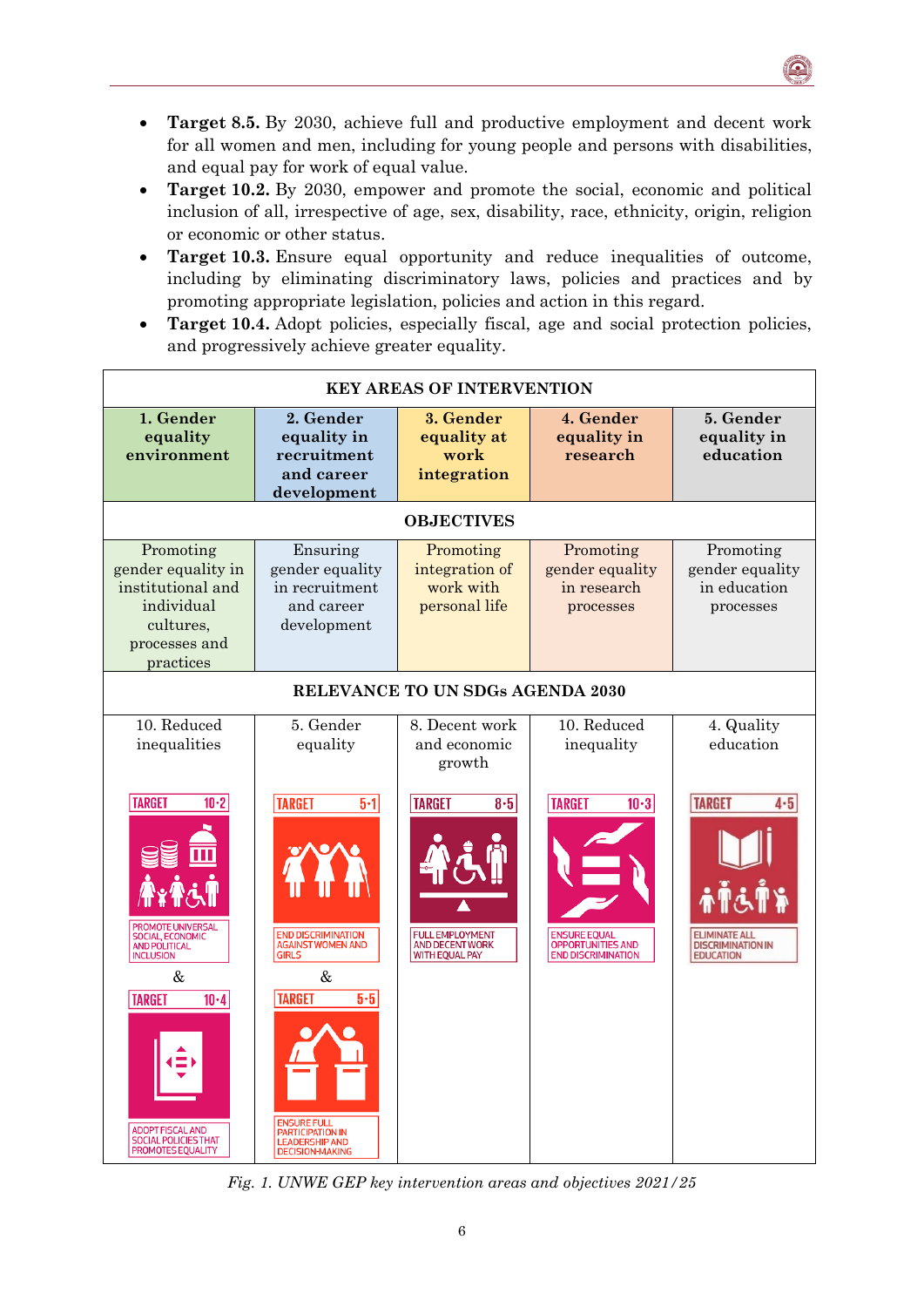#### **KEY AREA 1** *Gender Equality Environment*

#### <span id="page-6-0"></span>**Objective: Promoting gender equality in institutional and individual cultures, processes and practices.**

**Measure 1.1** Systematic collection, analysis and reporting of gender disaggregated data (both qualitative and quantitative) on the main university processes, structures, and results.

**Measure 1.2** Organizing regular meetings on gender issues with key decision makers to ensure sustainability of the GEP and to maximize its impact.

**Measure 1.3** Appointing staff members (faculty delegates and administrative directorates' delegates) responsible for monitoring that all university processes and procedures respect gender equality.

**Measure 1.4** Day-to-day revision of any news, communications, images and texts, published on the UNWE communication channels from a gender equality perspective.

**Measure 1.5** Promoting gender competence enhancement initiatives and activities at all UNWE levels.

#### **KEY AREA 2** *Gender Equality in Recruitment and Career Development*

#### <span id="page-6-1"></span>**Objective: Ensuring gender equality in recruitment and career development.**

**Measure 2.1** Offering empowerment courses to improve the self-confidence of the under-represented gender.

**Measure 2.2** Sharing good career practices among UNWE departments to stimulate the career development of the under-represented gender.

**Measure 2.3** Organizing promotion campaigns within the university to provide gender balanced research and teaching teams.

#### **KEY AREA 3** *Gender Equality at Work Integration*

#### <span id="page-6-2"></span>**Objective: Promoting integration of work with personal life.**

**Measure 3.1** Providing measures for supporting UNWE employees of any gender for childcare, care for family members with special needs or for elder family members, etc.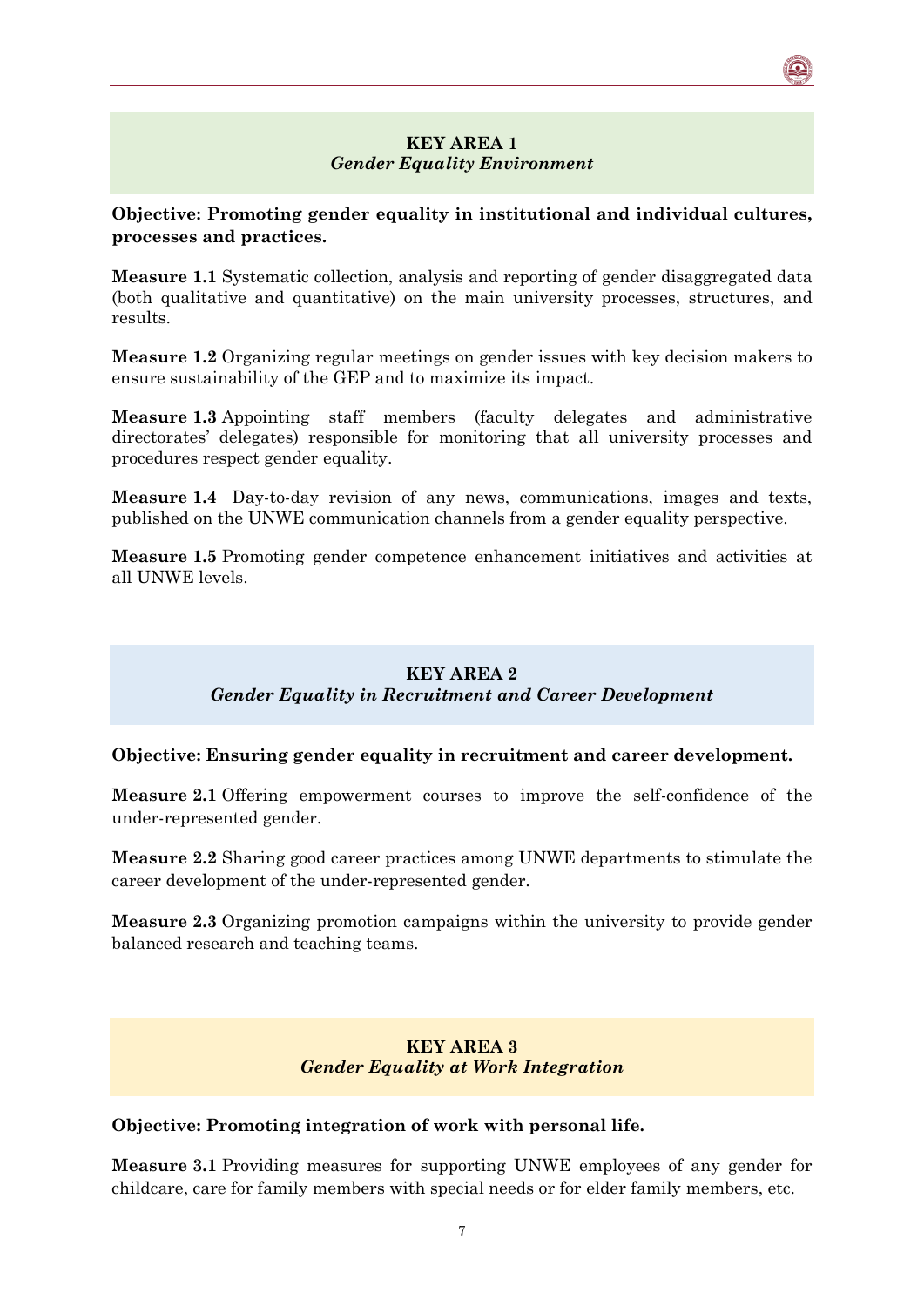**Measure 3.2** Providing better planning of work schedules for faculty members, researchers and administrative staff (where possible).

**Measure 3.3** Providing opportunities for remote working or flexible working hour arrangement (where possible).

> **KEY AREA 4** *Gender Equality in Research*

<span id="page-7-0"></span>**Objective: Promoting gender equality in research processes.**

**Measure 4.1** Analysis of data regarding UNWE research – publications, patents, funding allocation, etc. – disaggregated by gender.

**Measure 4.2** Organizing training seminars on the gender perspective in research to enhance its social and innovation value.

**Measure 4.3** Introduction in the university calls for research projects of gender-related variables as a criterion for evaluation.

#### **KEY AREA 5** *Gender Equality in Education*

<span id="page-7-1"></span>**Objective: Promoting gender equality in education processes.**

**Measure 5.1** Offering training tools at all levels of education on gender variables.

**Measure 5.2** Offering elective courses on gender equality for students of all levels enriching them with soft skills and preparing them for future work in diverse gender environments.

## <span id="page-7-2"></span>**IMPLEMENTATION OF THE GENDER EQUALITY PLAN**

Responsible for the implementation of this GEP is the vice-rector for research and international affairs who is supported by the other vice-rectors (VRs). They all ensure the necessary administrative support for the implementation of the plan.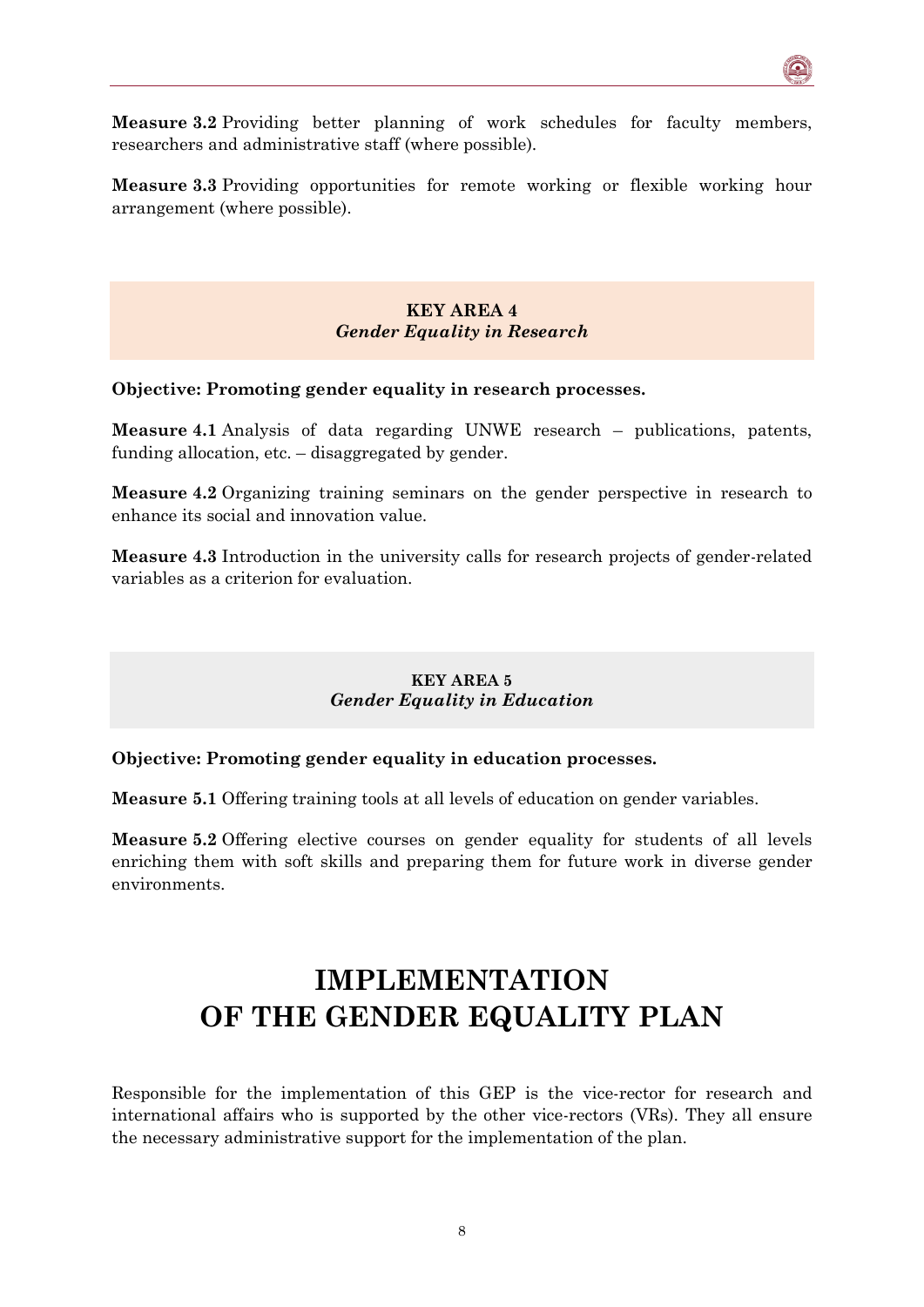In charge for the operational activities for the implementation of the plan and its measures are:

- secretaries-general of UNWE (SG)
- deans of UNWE faculties (Deans)
- heads of departments (HD)
- Program council for research (PCR)
- Commission for evaluation and monitoring of research (CEMR)
- research institutes and research centers (RI&RC)
- Center for research and educational projects (CREP)
- University center for mobility of students and academic staff (UCM)
- Inter-university center for career development (IUCCD)
- Students council (SC)
- directors of the UNWE administrative directorates (DAD)
- UNWE divisions (D).

The successful implementation of the plan depends upon the proper involvement of all students (all levels), faculty members, researchers, and administrative staff.

Ongoing monitoring and control on the implementation of the plan will be implemented by the university top management which will summarize the main gender aspects in its annual reports.

Table 2 summarizes further details on the target groups, the timeline, the people and structures in charge as well as on the indicators for measurement of the implementation of the GEP.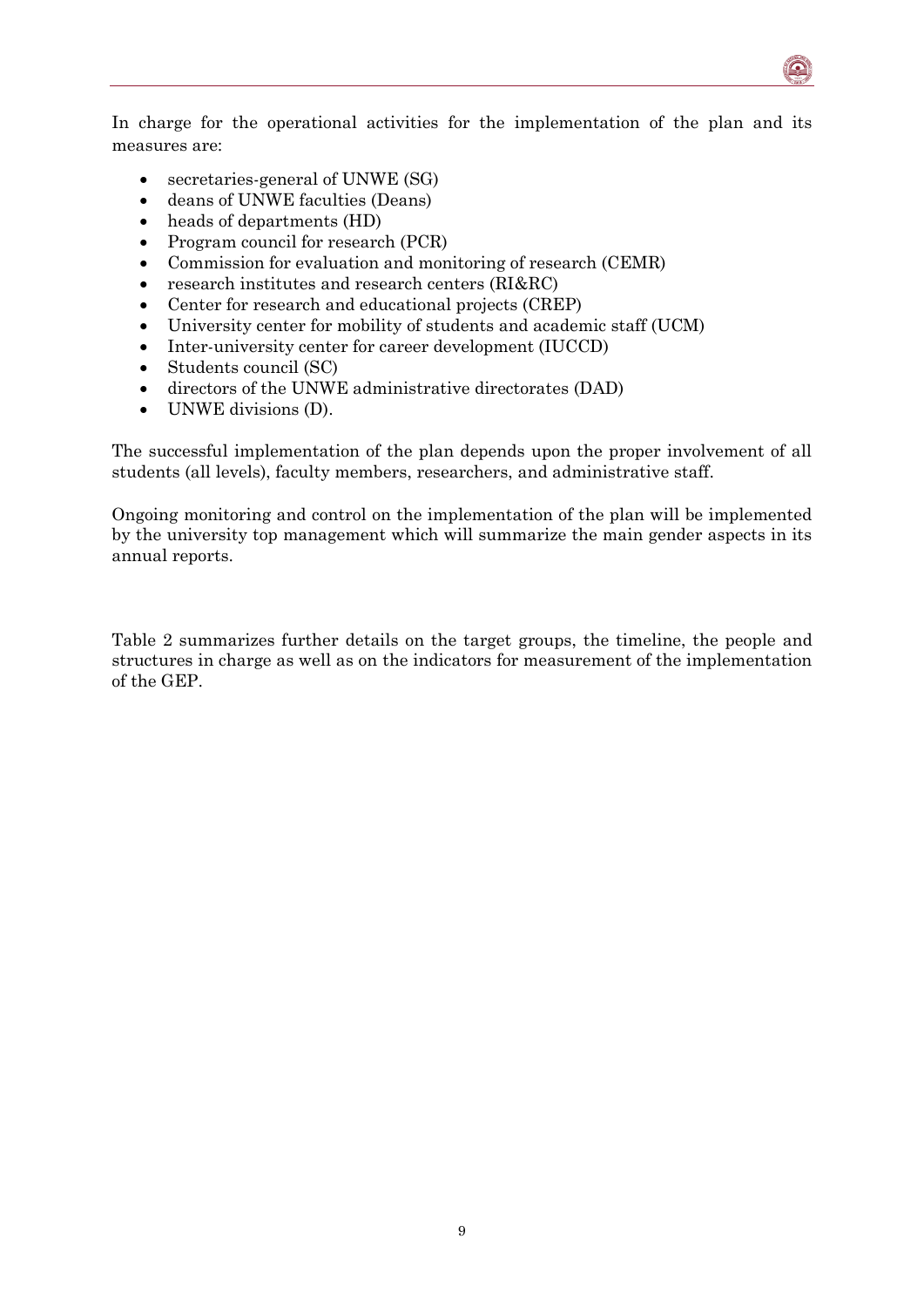| <b>Measures</b>                                                                                                                                                                                                          | Target groups                                              | Timeline   | Who is in<br>charge                                                       | Indicators                                                                                                                                                                                 |
|--------------------------------------------------------------------------------------------------------------------------------------------------------------------------------------------------------------------------|------------------------------------------------------------|------------|---------------------------------------------------------------------------|--------------------------------------------------------------------------------------------------------------------------------------------------------------------------------------------|
| KA <sub>1</sub><br>Objective: Promoting gender equality in institutional and individual cultures, processes, and practices.                                                                                              |                                                            |            |                                                                           |                                                                                                                                                                                            |
| <b>Measure 1.1</b> Systematic collection, analysis<br>and reporting of gender disaggregated data<br>(both qualitative and quantitative) on the main<br>university processes, structures and results.                     | • Faculty $\&$<br>Researchers<br>• Administrative<br>staff | Continuous | SG, Deans, HD,<br>PCR, CEMR,<br>RI&RC, CREP,<br>UCM, IUCCD,<br>SC, DAD, D | gender disaggregated data<br>$\bullet$<br>systematically collected, analysed and<br>reported<br>gender sensitive language in all<br>$\bullet$<br>university documents                      |
| Measure 1.2 Organizing regular meetings on<br>gender issues with key decision makers to<br>ensure sustainability of the GEP and to<br>maximize its impact.                                                               | • University<br>management<br>Administrative<br>divisions  | Continuous | Rector, Vice-<br>rectors, Deans,<br><b>DAD</b>                            | GEP included on the agenda of at<br>$\bullet$<br>least one annual university<br>event/meeting<br>GEP included on the agenda of the<br>Rectors Council and the Rectors and<br>Deans Council |
| <b>Measure 1.3 Appointing staff members</b><br>(faculty delegates and administrative)<br>directorates' delegates) responsible for<br>monitoring that all university processes and<br>procedures respect gender equality. | • Faculty $&$<br>Researchers<br>Administrative<br>staff    | 2022       | Deans, DAD                                                                | • faculty delegates and administrative<br>directorates' delegates appointed                                                                                                                |
| Measure 1.4 Day-to-day revision of any news,<br>communications, images and texts, published<br>on the UNWE communication channels from a<br>gender equality perspective.                                                 | • General public                                           | Continuous | PR                                                                        | daily reviews from a gender equality<br>$\bullet$<br>perspective                                                                                                                           |
| <b>Measure 1.5 Promoting gender competence</b><br>enhancement initiatives and activities at all<br>UNWE levels.                                                                                                          | • Faculty $&$<br>Researchers<br>• Administrative<br>staff  | Continuous | HD, SG, SC                                                                | gender competence enhancement<br>$\bullet$<br>initiatives and activities implemented                                                                                                       |

*Table 2. Target groups, timeline, people & structures in charge and indicators of the UNWE Gender Equality Plan 2021/25*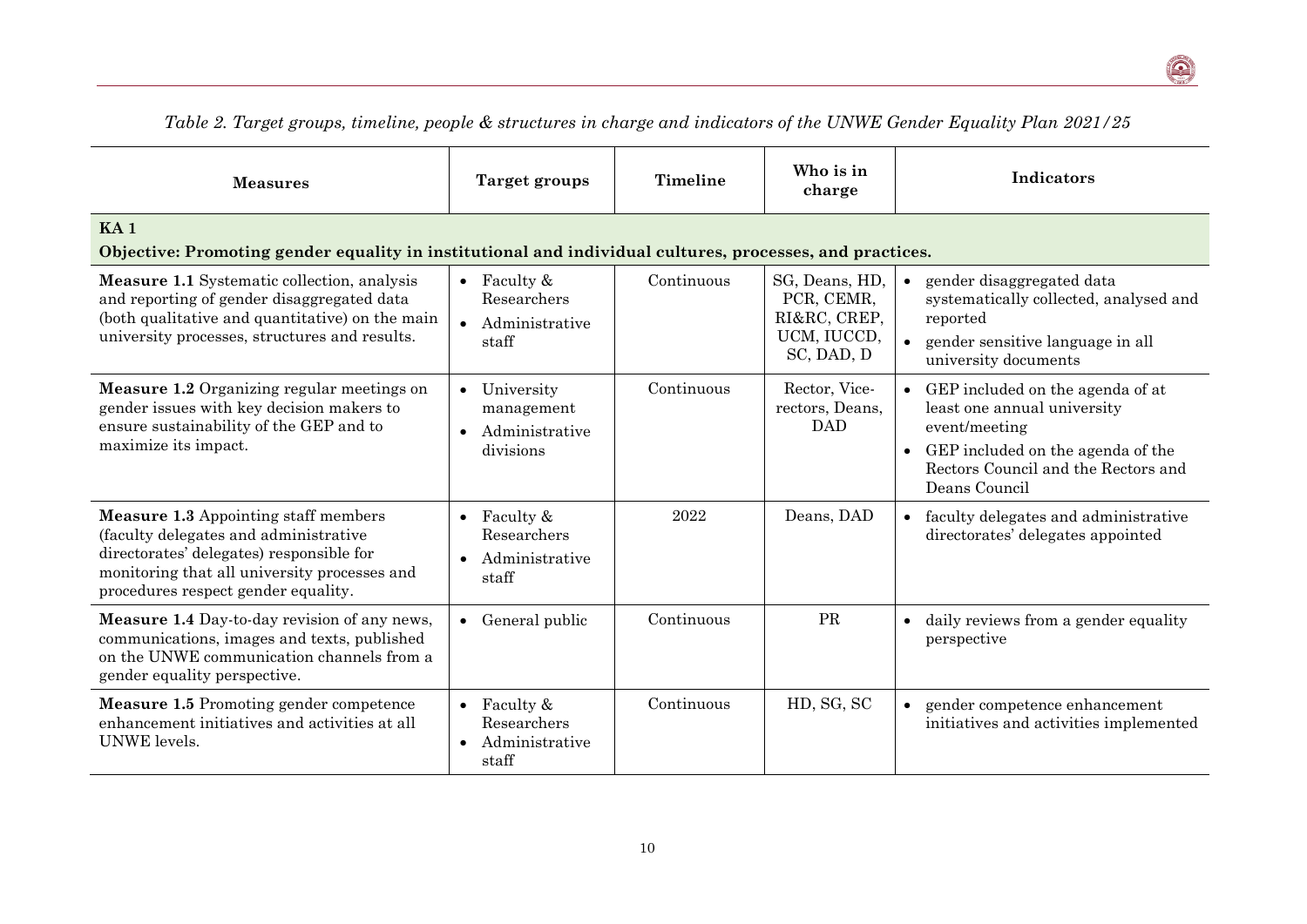| <b>Measures</b>                                                                                                                                       | Target groups                                                                 | Timeline   | Who is in<br>charge                                                       | Indicators                    |  |  |
|-------------------------------------------------------------------------------------------------------------------------------------------------------|-------------------------------------------------------------------------------|------------|---------------------------------------------------------------------------|-------------------------------|--|--|
| KA <sub>2</sub><br>Objective: Ensuring gender equality in recruitment and career development.                                                         |                                                                               |            |                                                                           |                               |  |  |
| <b>Measure 2.1 Offering empowerment courses</b><br>to improve the self-confidence of the under-<br>represented gender.                                | Faculty &<br>$\bullet$<br>Researchers<br>Administrative<br>staff              | Continuous | SG, Deans, HD,<br>PCR, CEMR,<br>RI&RC, CREP,<br>UCM, IUCCD, SC,<br>DAD, D | empowerment courses offered   |  |  |
| <b>Measure 2.2</b> Sharing good career practices<br>among UNWE departments to stimulate the<br>career development of the under-represented<br>gender. | Faculty &<br>$\bullet$<br>Researchers<br>Administrative<br>$\bullet$<br>staff | Continuous | SG, Deans, HD,<br>PCR, CEMR,<br>RI&RC, CREP,<br>UCM, IUCCD, SC,<br>DAD, D | good practices career shared  |  |  |
| <b>Measure 2.3 Organizing promotion campaigns</b><br>within the university to provide gender<br>balanced research and teaching teams.                 | Faculty &<br>$\bullet$<br>Researchers<br>Administrative<br>staff              | Continuous | SG, Deans, HD,<br>PCR, CEMR,<br>RI&RC, CREP,<br>UCM, IUCCD, SC,<br>DAD, D | promotion campaigns organized |  |  |

 $\bigcirc$ 

| KA <sub>3</sub><br>Objective: Promoting integration of work with personal life.                                                                                                        |                                                     |            |                                                                           |                                             |  |
|----------------------------------------------------------------------------------------------------------------------------------------------------------------------------------------|-----------------------------------------------------|------------|---------------------------------------------------------------------------|---------------------------------------------|--|
| <b>Measure 3.1 Providing measures for</b><br>supporting UNWE employees of any gender for<br>childcare, care for family members with special<br>needs or for elder family members, etc. | Faculty &<br>Researchers<br>Administrative<br>staff | Continuous | SG, Deans, HD,<br>PCR, CEMR,<br>RI&RC, CREP,<br>UCM, IUCCD, SC,<br>DAD, D | employees supported                         |  |
| <b>Measure 3.2</b> Providing better planning of work<br>schedules for faculty members, researchers and<br>administrative staff (where possible).                                       | Faculty &<br>Researchers<br>Admin, staff            | Continuous | DAD, D                                                                    | work schedules improved                     |  |
| <b>Measure 3.3 Providing opportunities for</b><br>remote working or flexible working hour<br>arrangement (where possible).                                                             | Faculty &<br>Researchers<br>Admin. staff            | Continuous | DAD, D                                                                    | employees benefitted from remote<br>working |  |